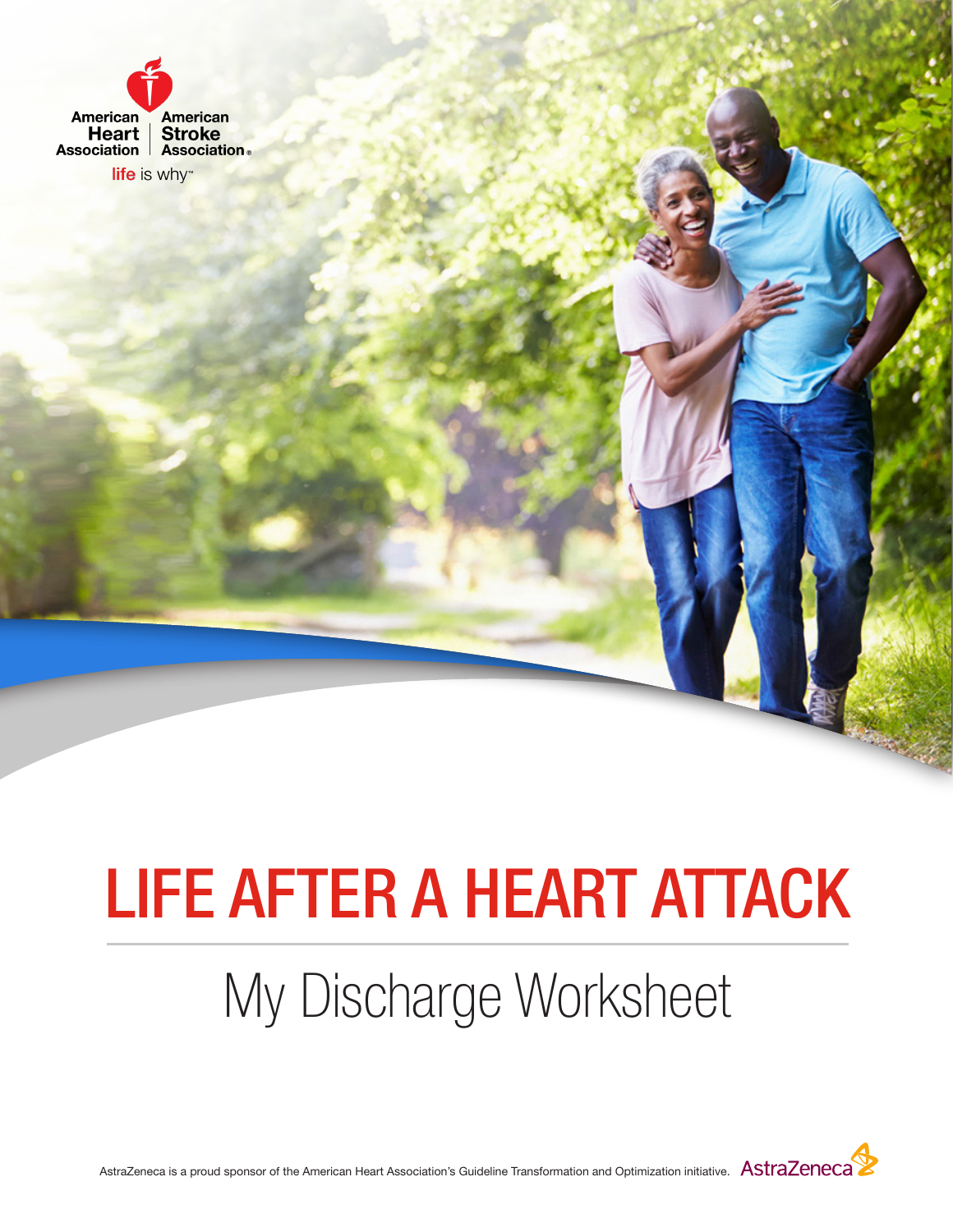| PATIENT NAME:               |        | DATE: |
|-----------------------------|--------|-------|
| <b>HEALTHCARE PROVIDER:</b> | PHONE: |       |
| NOTES FROM MY NURSE:        |        |       |

Now that you survived a heart attack, this worksheet will help you through the days between your discharge from the hospital and follow-up visit with your doctor.

### BEFORE LEAVING THE HOSPITAL

|  | Schedule a follow-up appointment with your doctor.                          |       |       |  |  |
|--|-----------------------------------------------------------------------------|-------|-------|--|--|
|  | DOCTOR:                                                                     | DATE: | TIME: |  |  |
|  | ADDRESS:                                                                    |       |       |  |  |
|  |                                                                             |       |       |  |  |
|  | Ask your doctor for a referral to a cardiac rehabilitation program near you |       |       |  |  |

**\sk your doctor for a referral to a cardiac rehabilitation program near you.** Participating in a cardiac rehabilitation program is one of the best things you can do after having a heart attack. Rehab programs are medically supervised to help you improve your health and well-being and change your lifestyle habits through exercise training, education and counseling to reduce stress.

| <b>CLINIC NAME:</b> | <b>CLINIC NAME:</b> |
|---------------------|---------------------|
| ADDRESS:            | ADDRESS:            |
|                     |                     |
| PHONE:              | PHONE:              |
| WEBSITE:            | WEBSITE:            |



#### Learn about and take your medications.

Remember to take your medications as prescribed and report side effects to your doctor immediately.

| <b>NAME</b> | <b>DOSE</b> | <b>HOW OFTEN</b> | <b>WHAT IS IT FOR?</b> | <b>SIDE EFFECTS</b> |
|-------------|-------------|------------------|------------------------|---------------------|
|             |             |                  |                        |                     |
|             |             |                  |                        |                     |
|             |             |                  |                        |                     |
|             |             |                  |                        |                     |
|             |             |                  |                        |                     |
|             |             |                  |                        |                     |
|             |             |                  |                        |                     |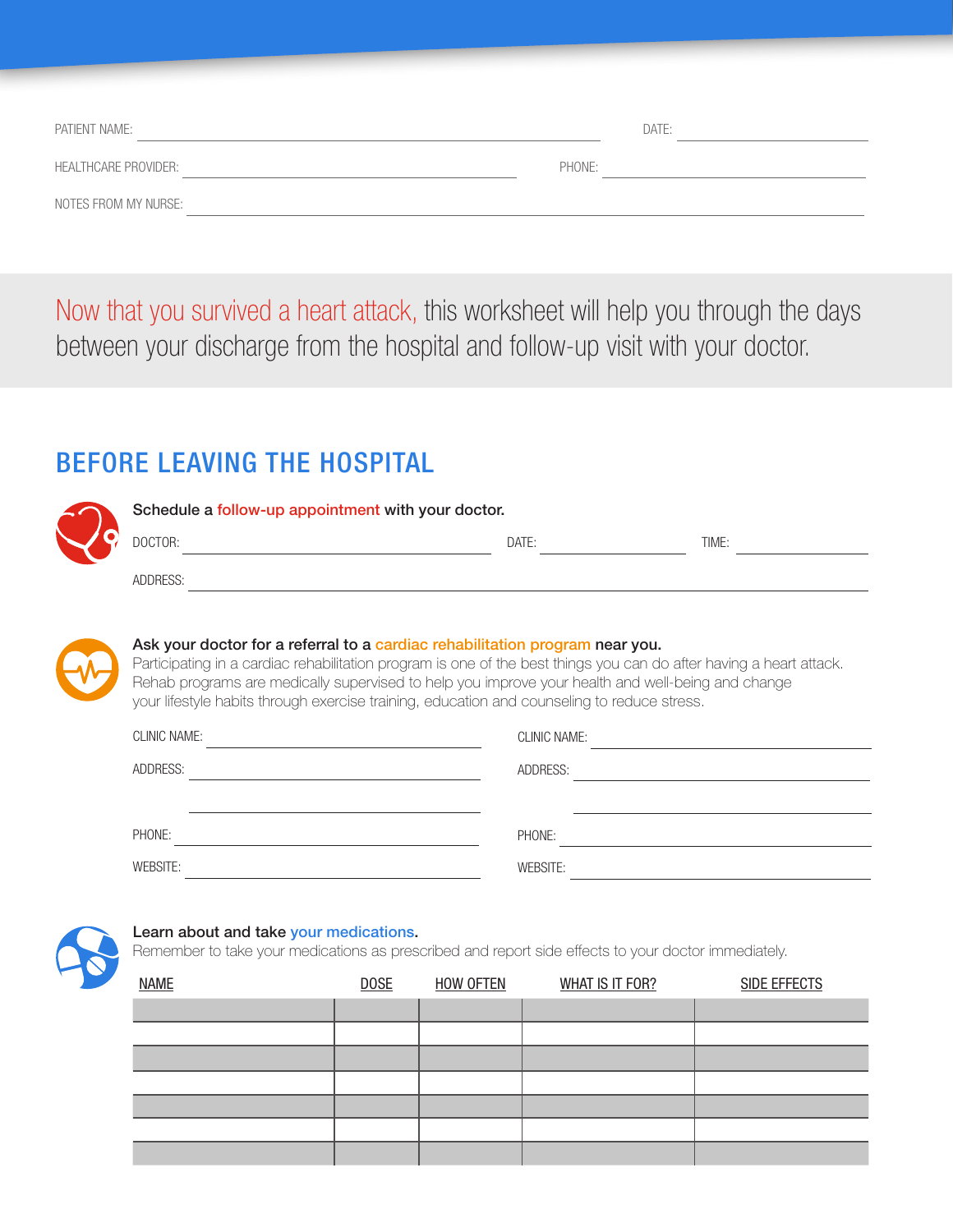### MAKING LIFESTYLE CHANGES AFTER A HEART ATTACK

*Making lifestyle changes and getting support after a heart attack can help you recover and lower your risk of having a second heart attack.*



#### Know Your Numbers

By tracking your heart rate and blood pressure numbers, you can reduce your risk of having a second heart attack. Ask your doctor to explain what your numbers should be and how often you should check them.

| <b>DATE</b> | <b>TIME</b> | <b>HEART RATE</b> |
|-------------|-------------|-------------------|
|             |             |                   |
|             |             |                   |
|             |             |                   |
|             |             |                   |
|             |             |                   |
|             |             |                   |
|             |             |                   |
|             |             |                   |

| <b>DATE</b> | <b>TIME</b> | <b>HEART RATE</b> | <b>DATE</b> | AM - BLOOD PRESSURE | <b>PM - BLOOD PRESSURE</b> |
|-------------|-------------|-------------------|-------------|---------------------|----------------------------|
|             |             |                   |             |                     |                            |
|             |             |                   |             |                     |                            |
|             |             |                   |             |                     |                            |
|             |             |                   |             |                     |                            |
|             |             |                   |             |                     |                            |
|             |             |                   |             |                     |                            |
|             |             |                   |             |                     |                            |



#### Take Steps to Get Physically Active

Talk to your doctor to help you determine when you can begin physical activity and what suits your needs and condition. Many doctors recommend walking because it's safe, easy and free. You can track your walking with this log:

| <b>DATE</b> | <b>TIME</b> | <b>ACTIVITY</b> | DISTANCE WALKED NOTES |  |
|-------------|-------------|-----------------|-----------------------|--|
|             |             |                 |                       |  |
|             |             |                 |                       |  |
|             |             |                 |                       |  |
|             |             |                 |                       |  |
|             |             |                 |                       |  |
|             |             |                 |                       |  |
|             |             |                 |                       |  |

*Get information and tips about physical activity at [Heart.org/PhysicalActivity](http://Heart.org/PhysicalActivity).*



#### Choose Good Nutrition

Good nutrition can help control your weight and lower blood pressure and cholesterol levels. A healthy dietary pattern emphasizes a variety of fruits and vegetables, whole grains, low-fat dairy products, skinless poultry and fish, nuts and legumes, and non-tropical vegetable oils.

*Learn more and access healthy recipes at Heart.org/HealthyEating.*



#### Find Support

Heart attack patients will feel a wide range of emotions, typically for about two to six months. Join the American Heart Association's Patient Support Network to share your experience and get support by connecting with other survivors and caregivers.

*Sign up today at SupportNetwork.Heart.org.*